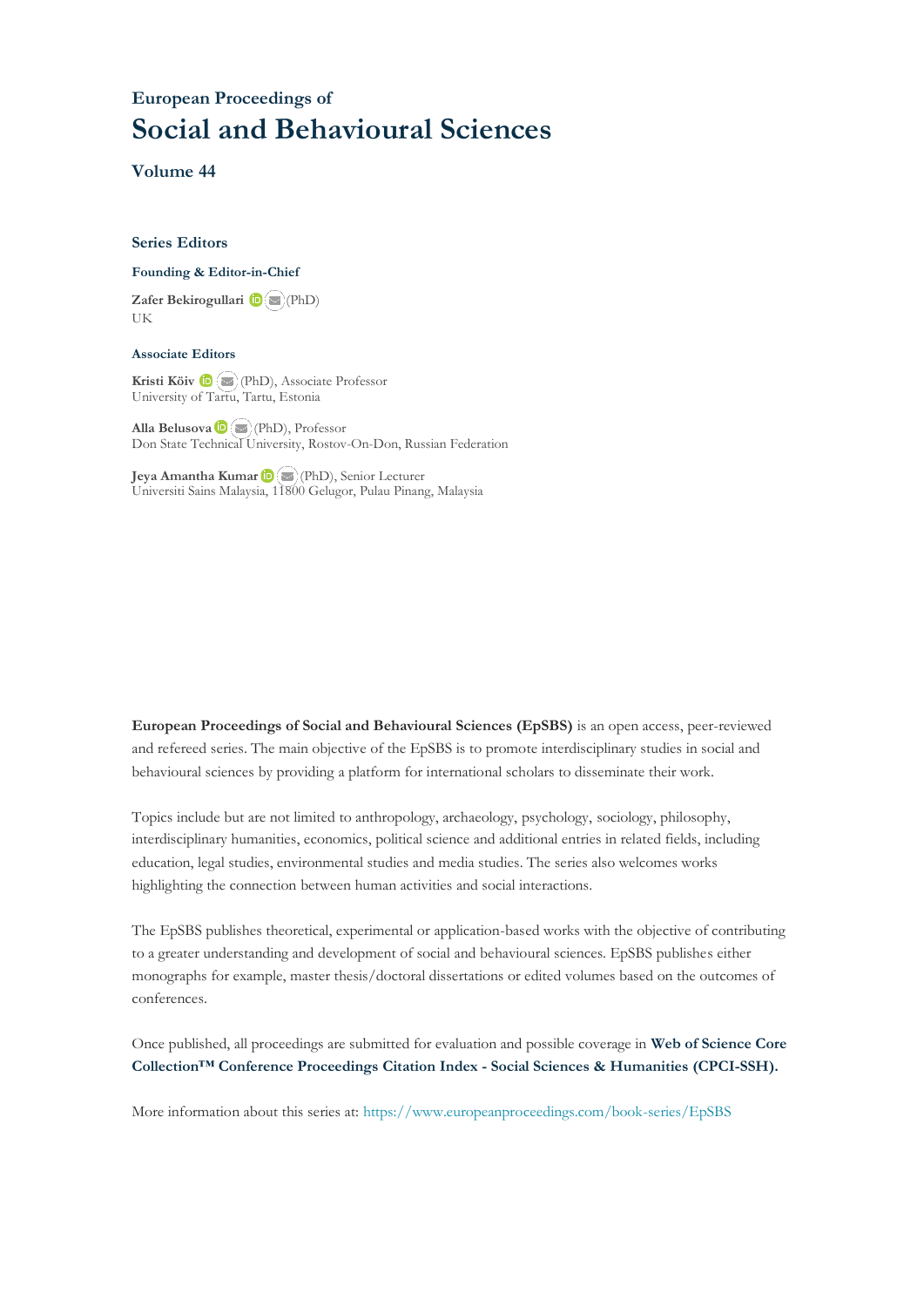# INTERDISCIPLINARY SUSTAINABILITY PERSPECTIVES: ENGAGING ENVIROMENTAL, CULTURAL, ECONOMIC AND SOCIAL **CONCERNS**

Selected, peer-reviewed papers from the

8<sup>th</sup> International Economics and Business Management Conference (IEBMC 2017), 28-29 November, 2017, Kuantan, Pahang, Malaysia

## Edited by:

Nurul Nadiah Ahmad, Noor Raida Abd Rahman, Elinda Esa, Fatimah Hanim Abdul Rauf Wan Farhah

## Editor(s) Affiliation(s):

**Nurul Nadiah Ahmad,**  Department of Accounting, College of Business Management & Accounting, Universiti Tenaga Nasional, Sultan Haji Ahmad Shah Campus, Pahang, Malaysia

**Noor Raida Abd Rahman** Azman Hashim Internationa[l Bus](mailto:norraida@uniten.edu.my)iness School, Univeriti Teknologi Malaysia, Collage of Business Management and Accounting, Universiti Tenaga Pahang, Malaysia

**Elinda Esa** College of B[usine](mailto:Elinda@uniten.edu.my)ss Management and Accounting, Universiti Tenaga Nasional, Malaysia

**Fatimah Hanim Abdul Rauf** Universiti Tenaga Nasional, Malaysia

**Wan Farhah** Universiti Tenaga Nasional, Malaysia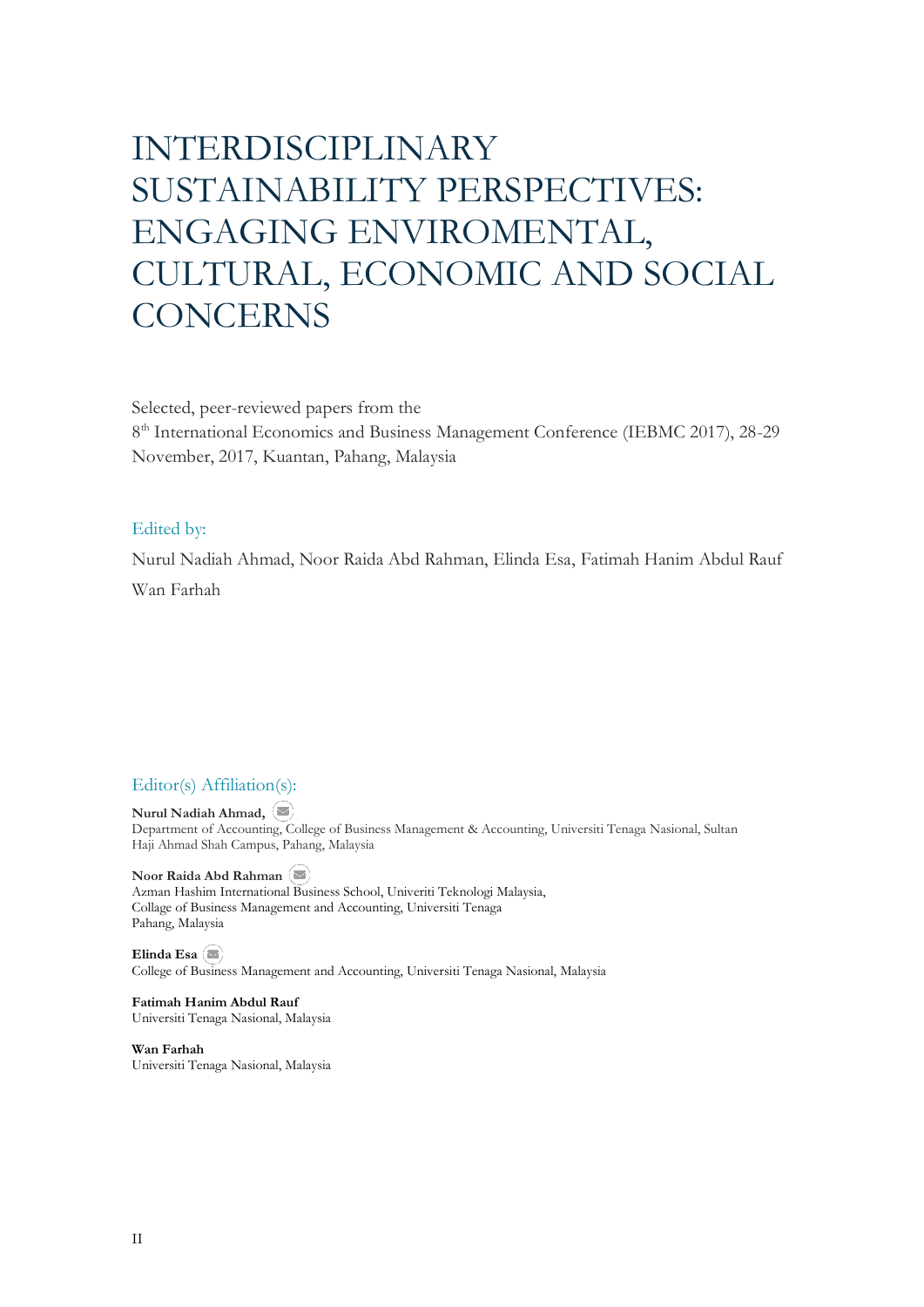

ISSN: 2357-1330 (online).

European Proceedings of Social and Behavioural Sciences

ISBN: 978-1-80296-043-3 (e-book)

INTERDISCIPLINARY SUSTAINABILITY PERSPECTIVES: ENGAGING ENVIROMENTAL, CULTURAL, ECONOMIC AND SOCIAL CONCERNS

[https://doi.org/10.15405/epsbs\(2357-1330\).2018.7.2](https://doi.org/10.15405/epsbs(2357-1330).2018.7.2) 



any medium, provided the original work is properly cited.

This book is published by the registered company Future Academy which is registered under the ISO London Limited.

The registered company address is:

293 Green Lanes, Palmers Green, London, United Kingdom, N13 4XS Reg. Number: 9219513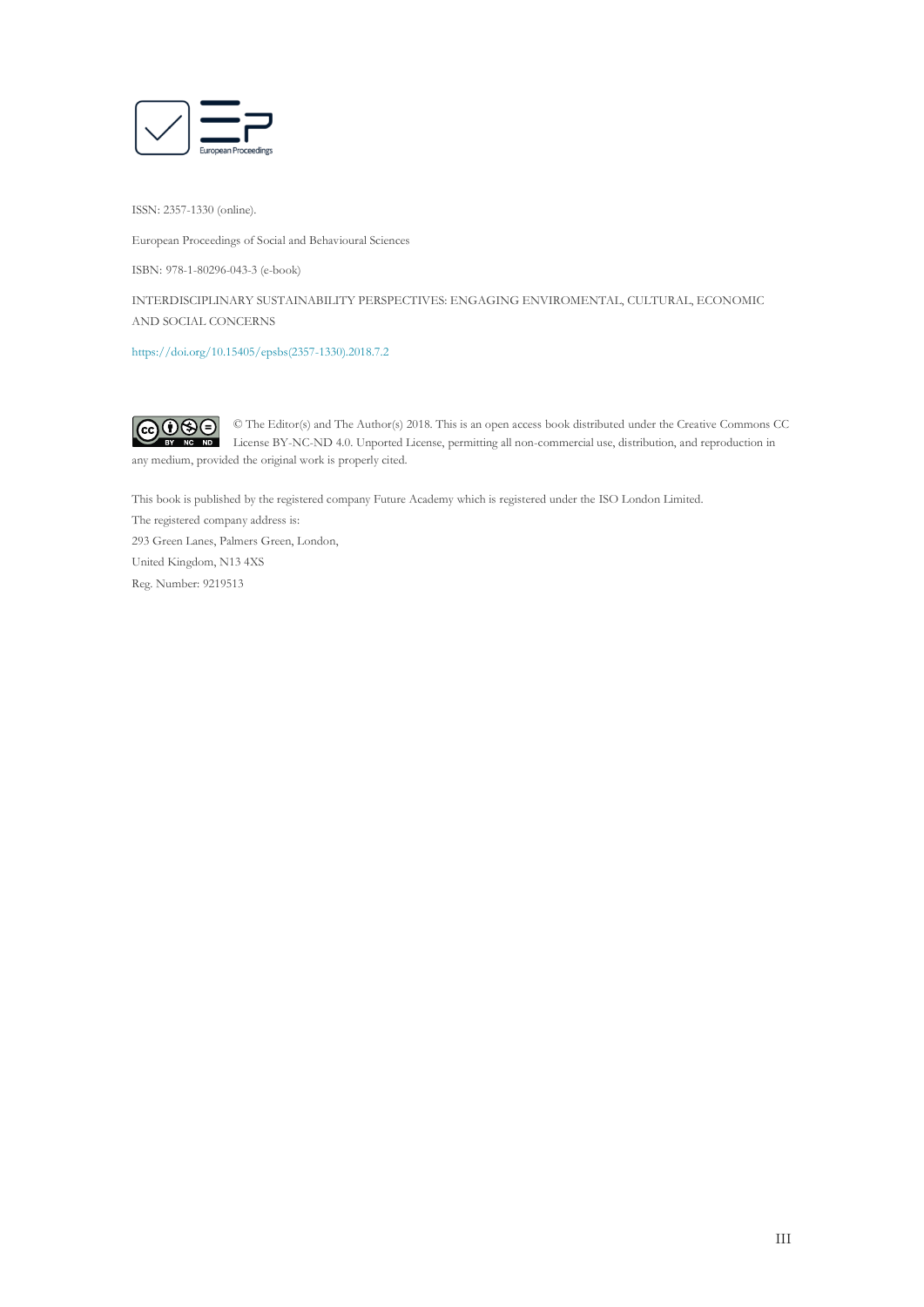## **Table of Contents**

## **No: 1**

Title: Intangible Assets Disclosure Among Malaysian Technology Companies: A Resource Based View *Pages: 1-11*

Author(s): Jayasri Maandi, **Norhayati Mat Husin**

## **No: 2**

Title: Accounting Students' Awareness TowardsFraud Prevention: A Case Of Government-Linked University *Pages: 12-21*

Author(s): **Nik Amalena Najebah Nik Azman,** Nor Farhana Selahudin, Abdul Hadi Abd Karim, Kahvinisha Nair M.Vijayan, Nur Liyana Kay Mohd Rashid Kay, Nurizyan Madihah Badrul Azman, Suhasshini Wotravathy

## **No: 3**

Title: Biderectional Relationship Between Corporate Social Responsibilty (Csr) & Financial Performance *Pages: 22-30*

Author(s): **Mohd Asri Mohd Ali**, Marziana Hj. Mohamad, Nur Afifah Auni Nor Azaha, Nur Sara Shahera Mohd Shaharmi, Nurin Hanini Ahmad Abd Razak, Nurul Hayati Bt Mansor

## **No: 4**

Title: Challenges In Zakah Collection: In Case Of Business Zakah Payers In Selangor *Pages: 31-37*

Author(s): **Norlaila Mazura Hj. Mohaiyadin,** Mohamad Ishak Mohamad Ibrahim, Izzatul Ussna Ridzwan, Mohd Rizuan Abdul Kadir

## **No: 5**

Title: Corporate Social Responsibility Awards & Performance: Some Malaysian Evidence *Pages: 38-45* Author(s): **Elinda Esa**, Abdul Rahman Zahari

## **No: 6**

Title: Ethical Orientaton And Career Choice: A Case Of Accounting Students In Malaysia *Pages: 46-56*

Author(s): **Faizah Mohd Khalid,** Fatimah Hanim Abdul Rauf , Najah Athirah Mohamad Asri, Nur Aina Amirah Elias, Nur Fatihah Mohd Haizan, Nur Syafiqah Aqilah Zainuddin

## **No: 7**

Title: Corporate Governance Mechanisms And Accretive Share Buyback In Malaysian Public Listed Companies *Pages: 57-67*

Author(s): **Wan Farhah Shafiy Wan Kamalluarifin,** Nur Fatanah Jasmari, Nur Hamizah Nazarudin, Nurul Farzana Abdul Rahim, Siti Noor Syarmila Mohd Isa

## **No: 8**

Title: Factors Incluencing The Effectiveness Of Blended Learning Among Students In Uniten, Muadzam *Pages: 68-78*

Author(s): **Sharina Mohd Salleh**

## **No: 9**

Title: Factors Influencing Whistleblowing Intention Among Accountants In Malaysia *Pages: 79-88* Author(s): **Zaifudin Zainol,** Abdul Qayyum Zollkefli, Ahmad Naim Nasir, Faizah Munirah Zakaria, Nur Zakiah Kamaruzaman

## **No: 10**

Title: Human Resources Accounting Disclosure: A Qualitative Study From Malaysian Perspective *Pages: 89-96* Author(s): **Thasna Mohan,** Mohd Rizuan Abdul Kadir

## **No: 11**

Title: Integrated Reporting: A Comparison Between Malaysian And Singapore Public Listed Companies *Pages: 97-107*

Author(s): **Norhayati Mat Husin,** Nurul Wahida Abdullah, Sharina Mohamad Salleh, Bakhtiar Alrazi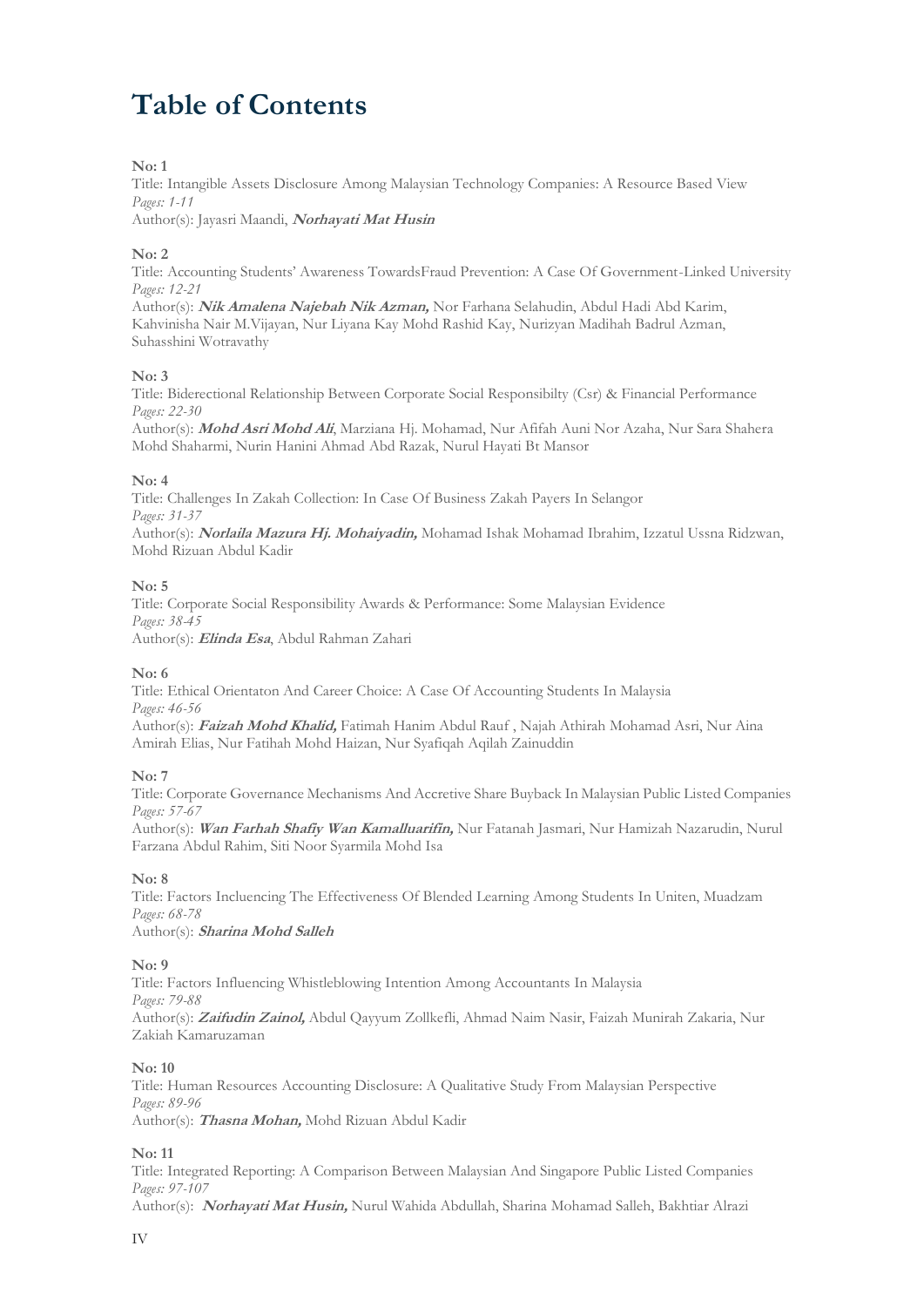Title: Individual Factors, Work-Family Conflict And Organisational Structure Towards Malaysian Women Career Progress

*Pages: 108-118*

Author(s): **Fatimah Hanim Abdul Rauf,** Faizah Mohd Khalid, Ainatul Mardiah Zulkifli, Nur Jihan Fakhirah Abdull Manaf, Nur Fatin Amirah Sulaiman

## **No: 13**

Title: Monitoring Contrivances On Money Laundering Occurrences In Bank And Financial Institutions *Pages: 119-126*

Author(s): **Nor Farhana Selahudin,** Nik Amalena Najebah Nik Azman, NurAfiqah Khairuddin, Durar Izzati Ahmad Nazari, Athira Azzahraa' Baharun, Nurul Adilah Zakaria

## **No: 14**

Title: Public Stakeholders' Salience And Esg Reporting Of Malaysian Plcs: Managers' Perceptions *Pages: 127-137* Author(s): **Sharifah Buniamin,** Nik Nazli Nik Ahmad

## **No: 15**

Title: Reasons To Choose Chartered Accountant As Profession *Pages: 138-148* Author(s): **Azrinawati Mohd Remali,** Siti Hawa Khalil, Nur Zahwa Saidin, Nur Aida Ab Kadir, Farah Amani Syamimi Romaino

## **No: 16**

Title: Tax Compliance Cost Among Smes: Evidence From The Southern Region Of Malaysia *Pages: 149-156*

Author(s): **Norkhazimah Ahmad,** Aina Syahirah Mohd Mokhtar, Mohamad Muhaimin Fitri Mahdzor, Muhammad Faiz Edison at Abdul Hadi, Nur Hazwani Izzati Mad Jeli

## **No: 17**

Title: The Emergence Of Human Capital Disclosure: Exploring The Influence Of Board Composition *Pages: 157-167*

Author(s): **Nurul Nadiah Ahmad,** Nurul Aunie Deraman, Nur Aqeelah Mohd Nasarudin, Syazana Aisyah Mokhtar, Angie Elsie Roger

## **No: 18**

Title: The Impacts Of Intellectual Capital Management Practices On Malaysian Public Listed Companies *Pages: 168-180*

Author(s): **Amanuddin Shamsuddin,** Huang Ching Choo, Zubaidah Zainal Abidin

## **No: 19**

Title: The Positive Impact Of The Implementation Of Problem-Based Learning On Uniten's Students *Pages: 181-188*

Author(s): **Izzatul Ussna Ridzwan,** Alhana Othman, Mohamad Ishak Mohamad Ibrahim, Norlaila Mazura Hj. Mohaiyadin

## **No: 20**

Title: Corporate Governance Determinants And Corporate Social Responsibility In Malaysian Food Industry *Pages: 189-200*

Author(s): **Nur Shuhada Ya'acob,** Siti Nurulain Annuar, Putri Nur Fazilla Nazatul Faizal, Fatin Nurdayana Badrul Hisham, Che Nur Salimatun Syahiran Rosli

## **No: 21**

Title: The Trend Of Corporate Water Reporting In Malaysia *Pages: 201-211* Author(s): **Bakhtiar Alrazi,** Norhayati Mat Husin, Inaliah Mohd Ali

## **No: 22**

Title: Transparency And Accountability In Public Sector Financial Management System *Pages: 212-217* Author(s): **Masdiah Abdul Hamid,** Nur Shuhada Ya'acob, Bakhtiar Bin Alrazi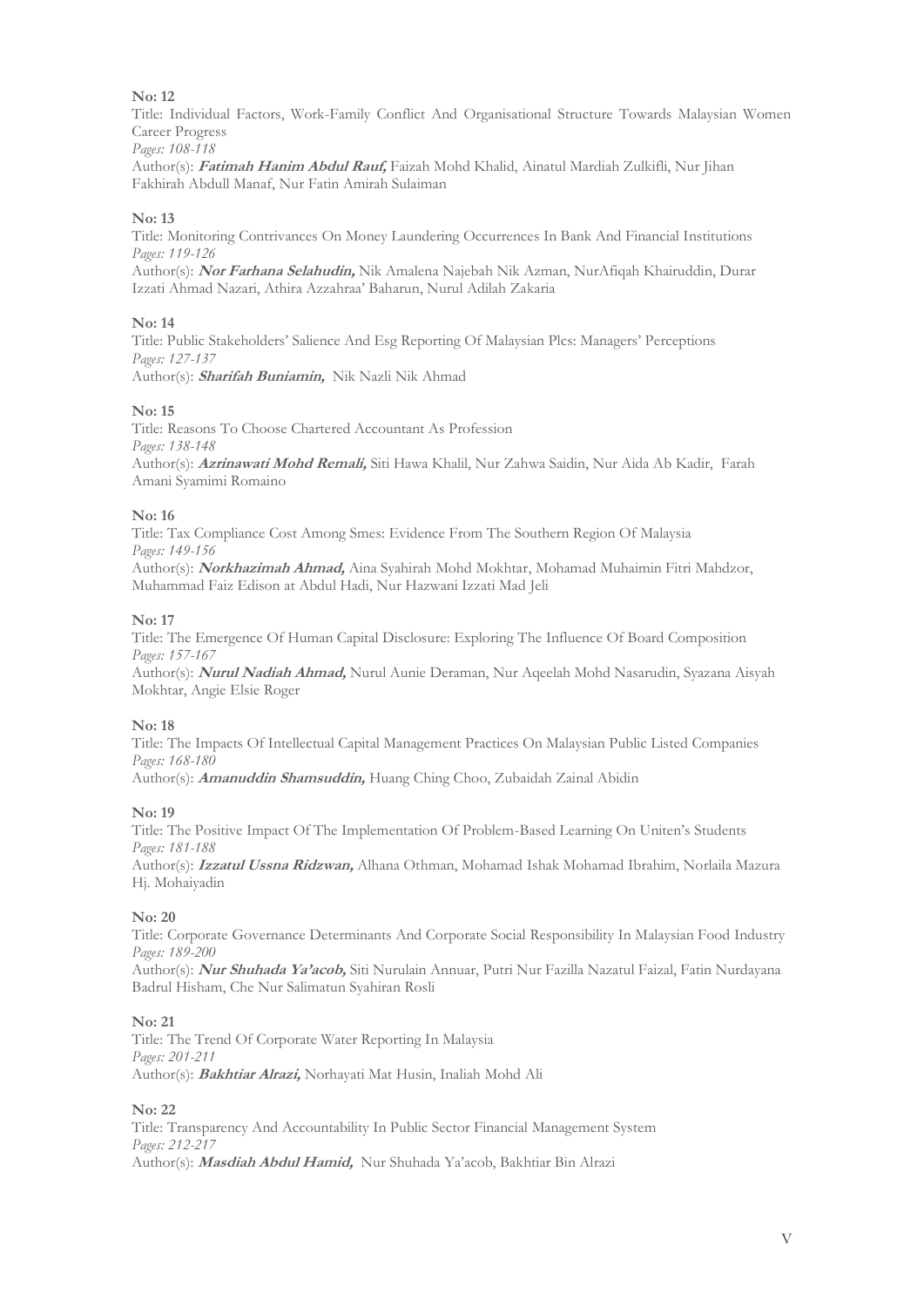Title: Voluntary Carbon Disclosure And Firm Value: Evidence From Malaysian Carbon-Intensive Industries *Pages: 218-229* Author(s): **Noor Raida Abd Rahman,** Siti Zaleha Abdul Rasid, Rohaida Basiruddin

## **No: 24**

Title: Antecedents And Consequences Of Water Performance: A Case Of Global Energy Company *Pages: 230-237* Author(s): **Inaliah Mohd Ali,** Norhayati Mat Husin, Bakhtiar Alrazi

## **No: 25**

Title: Woman On Board And Firm Performance: Evidence From Industrial Companies *Pages: 238-248* Author(s): **Masdiah Abdul Hamid**

## **No: 26**

Title: A Review Of Educational Supply Chain Management In Malaysia Tertiary Education *Pages: 249-260* Author(s): **Lee Khai Loon**, Zahari Abu Bakar, Jalal Rajeh Hanaysha, Suriati Deraman

## **No: 27**

Title: A Study On Safety Management Practices And Safety Performance *Pages: 261-266* Author(s): **Nurulhuda Ahmad Razali,** Nor Izzati Nor Redzuan, Ain Najjiah Kamaruddin, Azieera Darlina Dahlan, Farah Nadhirah Abu Nobli, Nurul Syahira Azlin Atan, Siti Nurafiqah Mohd Hanafi

## **No: 28**

Title: A Study On Travelling Experience And Environmental Concern Among Undergraduate Students *Pages: 267-273*

Author(s): **Nurulhuda Ahmad Razali,** Noor Awanis Muslim, Amar Hisham Jaafar

## **No: 29**

Title: An Interaction Of Ergonomic Awareness And Safety Culture *Pages: 274-281* Author(s): **Mafuzah Mohamad,** Zulkefli Muhamad Hanapiyah, Wan Noordiana Wan Hanafi

## **No: 30**

Title: Training Effectiveness And Employee Performance In A Malaysian Government-Linked Company *Pages: 282-288*

Author(s): **Khairul Nizam Surbaini,** Adnan Abd. Hamid, Nooraima Hadi, Siti Nur Fatihah Zaaba

## **No: 31**

Title: Boosting Innovative Behaviour Through Innovative Mindset: A Conceptual Model *Pages: 289-296* Author(s): **Mohd Nur Ruzainy Alwi,** Amar Hisham Jaaffar, Rogis Baker

## **No: 32**

Title: Carolls' Model And Ghandi's Four Forces Model: The Choice Of Going Green *Pages: 297-305* Author(s): **Zeittey Karmilla Kaman,** Zaleha Othman

## **No: 33**

Title: Clinical Waste Management Practices: A Review *Pages: 306-314* Author(s): **Suriati Binti Deraman,** Ellyziana Abu Bakar, Zahari Abu Bakar

## **No: 34**

Title: Critical Success Factors Of Effective Business Continuity Management: A Malaysian Case Study *Pages: 315-326* Author(s): **Zahari Abu Bakar,** Noorulsadiqin Azbiya Yaacob, Zulkifli Mohamed Udin, Jalal Rajeh Hanaysha, Lee Khai Loon, Suriati Deraman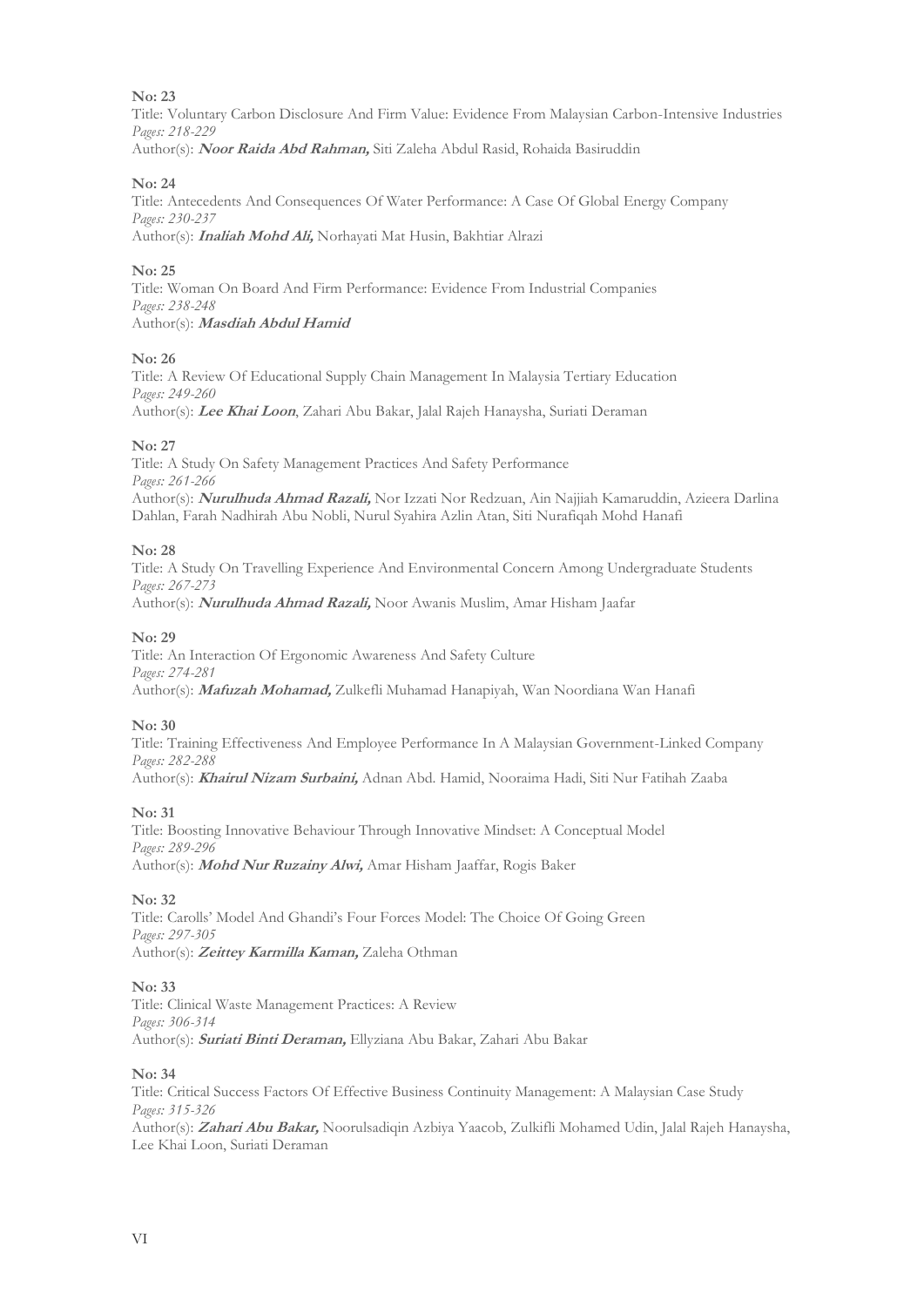Title: Employee Empowerment And Organizational Commitment In Yemen Islamic Banking Sector *Pages: 327-336* Author(s): **Juraifa Jais,** Ali Salman Emam

## **No: 36**

Title: Exploring The Perception Of Earned Value Analysis For The Malaysian Construction Industry *Pages: 337-346* Author(s): **M.Waris,** Nur Syamimi ZulkefliKhairul Firdaus, Asadullah Khan, A.Q. Adeleke

## **No: 37**

Title: Factors That Influence Employees Job Satisfaction *Pages: 347-355* Author(s): **Manisah Othman,** Norazlina Kamarohim, Loke Kaar Maan

## **No: 38**

Title: Gen Y: Employee Rewards, Motivation And Workplace Loyalty *Pages: 356-363* Author(s): **Mohd Nur Ruzainy Alwi,** Shahrul Nizam Salahuddin, Siti Sarah Baharuddin, Hasbullah bin Shafee

## **No: 39**

Title: Predicting Extra-Role Behaviour: Organisational Support And Role Breadth Self-Efficacy As Predictors *Pages: 364-373* Author(s): **Rasidah Arshad,** Indraah Kolandaisamy

## **No: 40**

Title: Hometown And Ecological Behaviour: Is There Any Link? *Pages: 374-381* Author(s): **Amar Hisham Jaaffar,** Noor Awanis Muslim, Nurul Huda Ahmad Razali

## **No: 41**

Title: Intellectual Capital And Performance: A Study On Malaysian Smes *Pages: 382-391* Author(s): **Salwa Muda,** Mara Ridhuan Che Abdul Rahman

## **No: 42**

Title: Islamic Work Ethics And Corporate Sustainability Performance: An Empirical Study *Pages: 392-400* Author(s): **Maryam Jamilah Asha'ari,** Salina Daud

## **No: 43**

Title: Islamic Work Ethics And Tacit Knowledge Sharing: Autonomous Motivation As Mediator *Pages: 401-411* Author(s**): Rosmah Mat Isa,** Khawar Naheed

## **No: 44**

Title: Lean Manufacturing Practices And Their Barriers In Small And Medium Enterprises (SMEs) *Pages: 412-418* Author(s): **Yeni Sumantri**

## **No: 45**

Title: Linking Green Hrm And Green Intellectual Capital With Corporate Environmental Citizenship Behaviour *Pages: 419-429* Author(s): **Zuliawati Mohamed Saad,** Suhaimi Sudin

## **No: 46**

Title: Orang Asli Well-Being Index: Pilot Study Analysis *Pages: 430-440* Author(s): **Mohd Nur Ruzainy Alwi,** Siti Sarah Baharuddin, Shahrul Nizam Salahudin, Mohamad Ishak Mohamad Ibrahim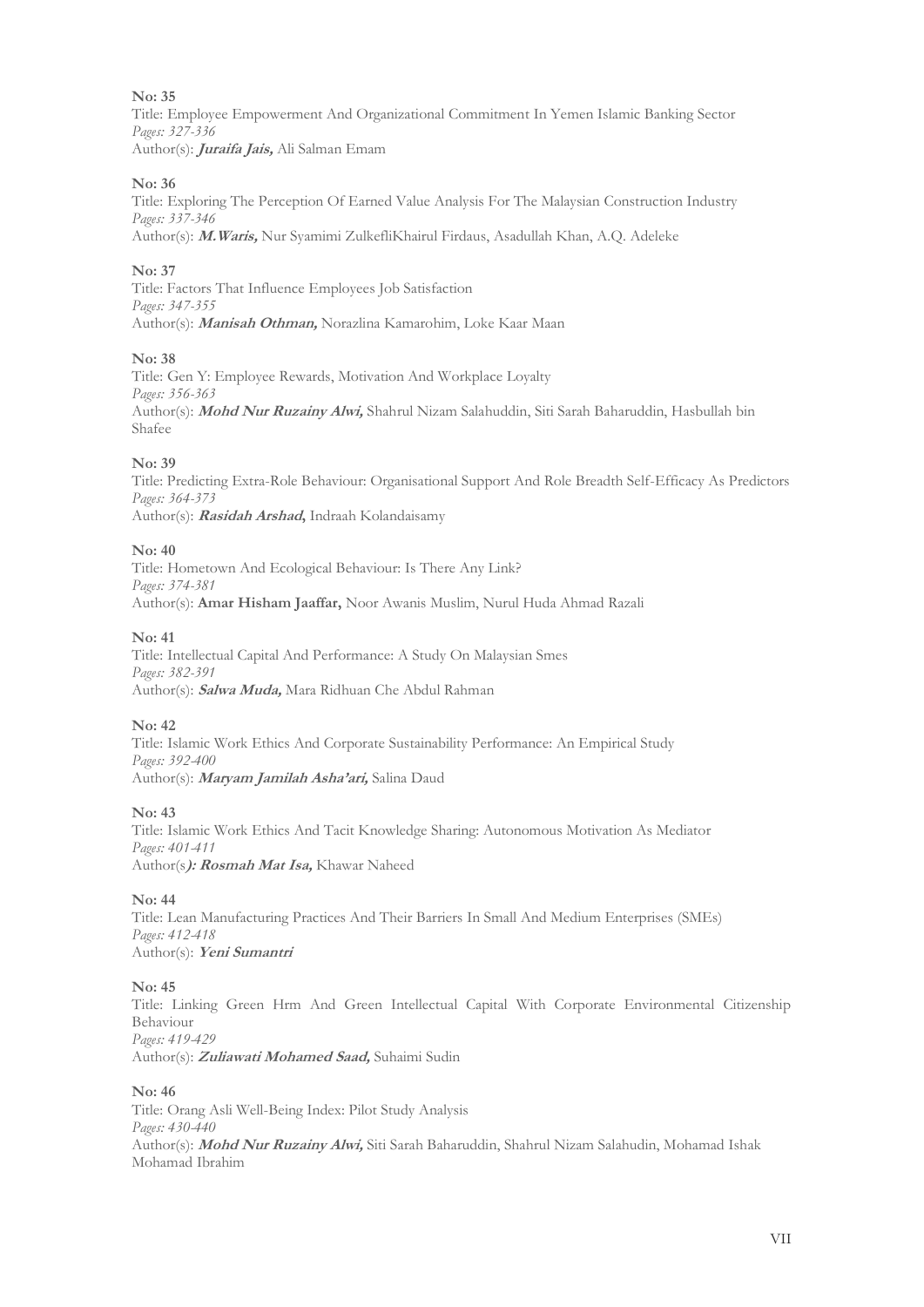Title: Factors Affecting Financial Performance Of Takaful Operators In Malaysia *Pages: 441-448* Author(s): **Noraini Ismail,** Fatin Nurul Najwa Abd Izam, Nurul Ashiqin Samsuddin, Izzaamirah Ishak, Normaisarah Abdul Manaf

## **No: 48**

Title: Quality Of Work Life And Job Satisfaction Among Teacher Using Pls-Sem Approach *Pages: 449-456* Author(s): **Hamiza Jamaluddin,** Mafuzah Mohamad, Wan Noordiana Wan Hanafi, Zulkefli Muhammad Hanapiyah

#### **No: 49**

Title: Spiritual Intelligence And Work Engagement: A Study Of Royal Malaysia Police *Pages: 457-463* Author(s): **Amar Hisham Jaaffar,** Rogis Baker, Hazril Izwar Ibrahim

#### **No: 50**

Title: Stress Among Nurses: A Case Study At Healthcare Centers In Melaka *Pages: 464-470* Author(s): **Afdzal Aizat Ramli,** Abu Zaharen Md Yazid, Narayane A/P Punnir Selvam, Noor Farahfatin Zainol, Mohd Nur Ezwan Zamri, Suganthi A/P Batumalai

#### **No: 51**

Title: The Challenges Of Business Incubation: A Case Of Malaysian Incubators *Pages: 471-482* Author(s): **Logaiswari Indiran,** Zainab Khalifah, Kamariah Ismail

#### **No: 52**

Title: The Dilemma Of Hiring Balance Life Workers Versus Workaholics *Pages: 483-492* Author(s): **Mohd Yunus Majid**, Ong Lindy, Azwan Abdul Rashid

#### **No: 53**

Title: The Effect Of Workload And Role Conflict Towards Work-Life Balance *Pages: 493-500* Author(s): **Shahidah Ahmad Suhaimi,** Mafuzah Mohamad, Kamilah Seman, Mohd Hanief Nazmi, Nur Farah Hanani Ismail, Nur Ilyana Athirah Khaleelu Rahman, Teo Yean Nee, Wan Nuralia Nadia Wan Jafri

#### **No: 54**

Title: The Effects Of Burnout, Supervisory Support And Work-Life Balance Among Mba Students *Pages: 501-509* Author(s): **Nur Zeyana binti Taib,** Juraifa binti Jais

#### **No: 55**

Title: Does Emotional Intelligence Effect Leaders Strategic Decision Making? *Pages: 510-518* Author(s): **Salina Daud,** Wan Noordiana Wan Hanafi, Nur Lyana Baharin

#### **No: 56**

Title: The Mediating Effect Of Employee Compensation On Integrity And Corruption Risk *Pages: 519-529* Author(s): **Zulkefli Muhamad Hanapiyah,** Salina Daud, Wan Mohammad Taufik Wan Abdullah

## **No: 57**

Title: Sustainable Transport And Corporate Sustainability Performance: Mediating Role Of Islamic Work **Ethics** *Pages: 530-540*

Author(s): **Maryam Jamilah Asha'ari,** Salina Daud

## **No: 58**

Title: Impact Of Safety Management Practices Enforcement Toward Employee Safety In Construction Industry *Pages: 541-549*

Author(s): **Wan Noordiana Wan Hanafi,** Zulhafiza Zulkifle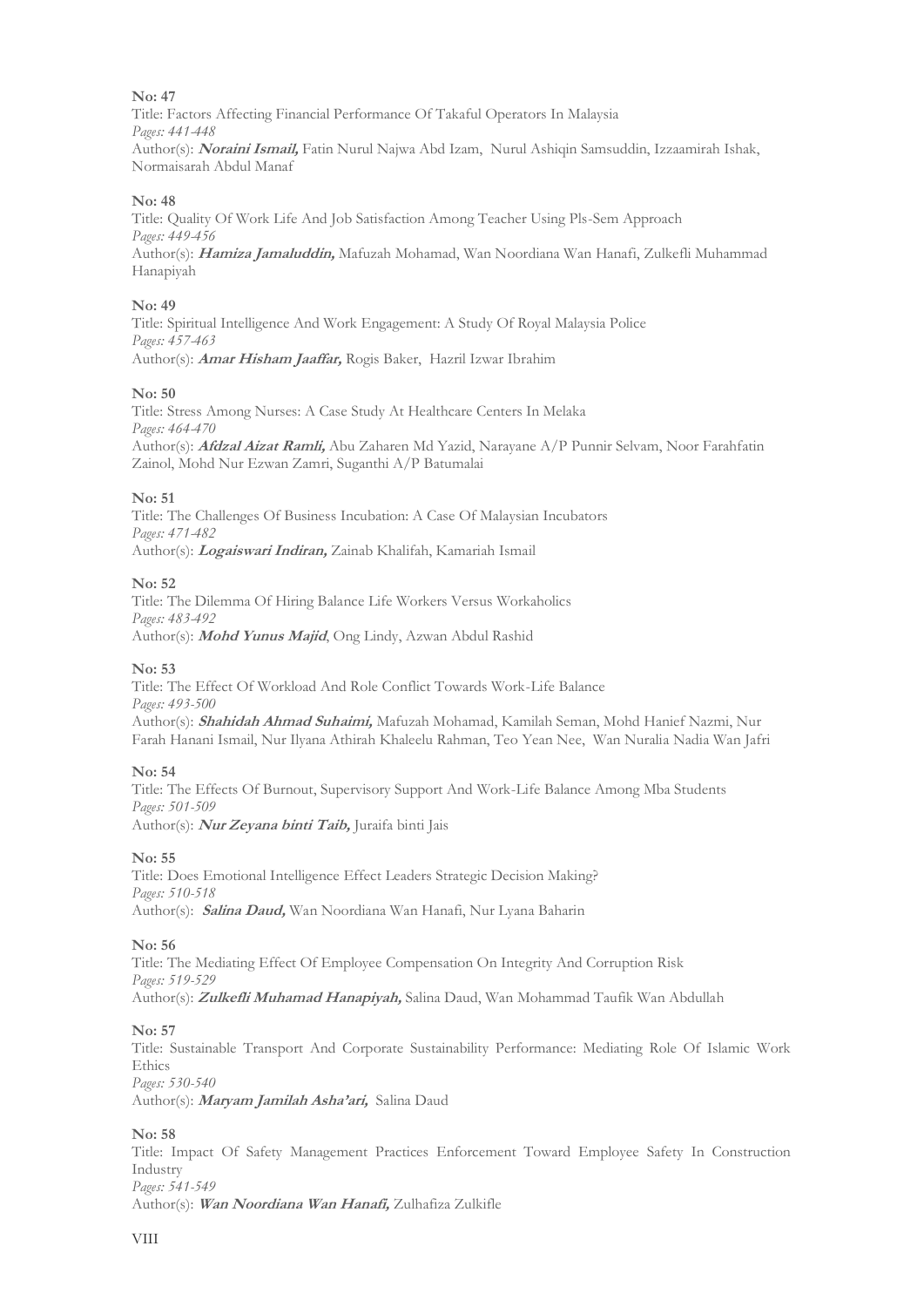Title: Supporting Factors For Knowledge Management Implementation In Small And Medium Enterprises (Smes) *Pages: 550-561* Author(s): **Yeni Sumantri**

## **No: 60**

Title: The Relationship Between Mental Health, Stress And Academic Performance Among College Student *Pages: 562-572* Author(s): **Mohd Hafis Mohamad,** Nasrudin Baidi, Nor Hazlin Nor Asshidin

## **No: 61**

Title: Vak Learning Style And Student Engagement: A Perspective From Malaysia Private University *Pages: 573-577* Author(s): **Noor Awanis Muslim,** Aimi Fatin Balqis, Mohd Anas Nasyit, Nur Syuhada, Nadhirah, Siti Khatijah

## **No: 62**

Title: A Review Of Input Output Research And Its Application On Energy Studies *Pages: 578-586* Author(s): **Azlina Bte. Abdullah,** Hussain Ali Bekhet

## **No: 63**

Title: The Knowledge Spillover Theory Of Entrepreneurship An Empirical Evidence From Malaysia *Pages: 587-595* Author(s): **Mohamed Khudari**

## **No: 64**

Title: Assessing The Performance Of Commercial Banks In Malaysia: Financial Ratio Analysis *Pages: 596-603* Author(s): **Sahaida Laily Md Hashim,** Hamidah Ramlan, Suganti A/P Vetiveran

## **No: 65**

Title: Behavioral Finance And Speculative Behavior Of Investors: Evidence From Saudi Stock Market *Pages: 604-618* Author(s): **Ibrahim Alsedrah,** Noryati Ahmed

## **No: 66**

Title: Efficiency Assessment Of Malaysian Coal-Fired Power Plant: A Circular Economy Perspective *Pages: 619-629* Author(s): **Siti Indati Mustapa,** Maddah Bazilah Majid

## **No: 67**

Title: Islamic Banking-Growth Nexus In Malaysia *Pages: 630-637* Author(s): **Noraina Mazuin Sapuan,** Mohammad Rahmdzey Roly

## **No: 68**

Title: Laptop Or Desktop? An Estimation Of Potential Energy Savings In Coba Uniten *Pages: 638-643* Author(s): **Mohd Nashraf bin Mohd Nasruddin**

## **No: 69**

Title: Macroeconomic Determinants Of Housing Loan In Malaysia *Pages: 644-649* Author(s): **Hamidah Ramlan,** Sahaida Laily Md Hashim, Nur Eliana Saleh

## **No: 70**

Title: Perceived Security And Consumer Trust In Adoption Of Fintech Service *Pages: 650-659* Author(s): **Noraini Ismail,** Nurul Amalina Roslan, Nurul Asmidar Mohd Fauzi, Maizaitulaidawati Md Husin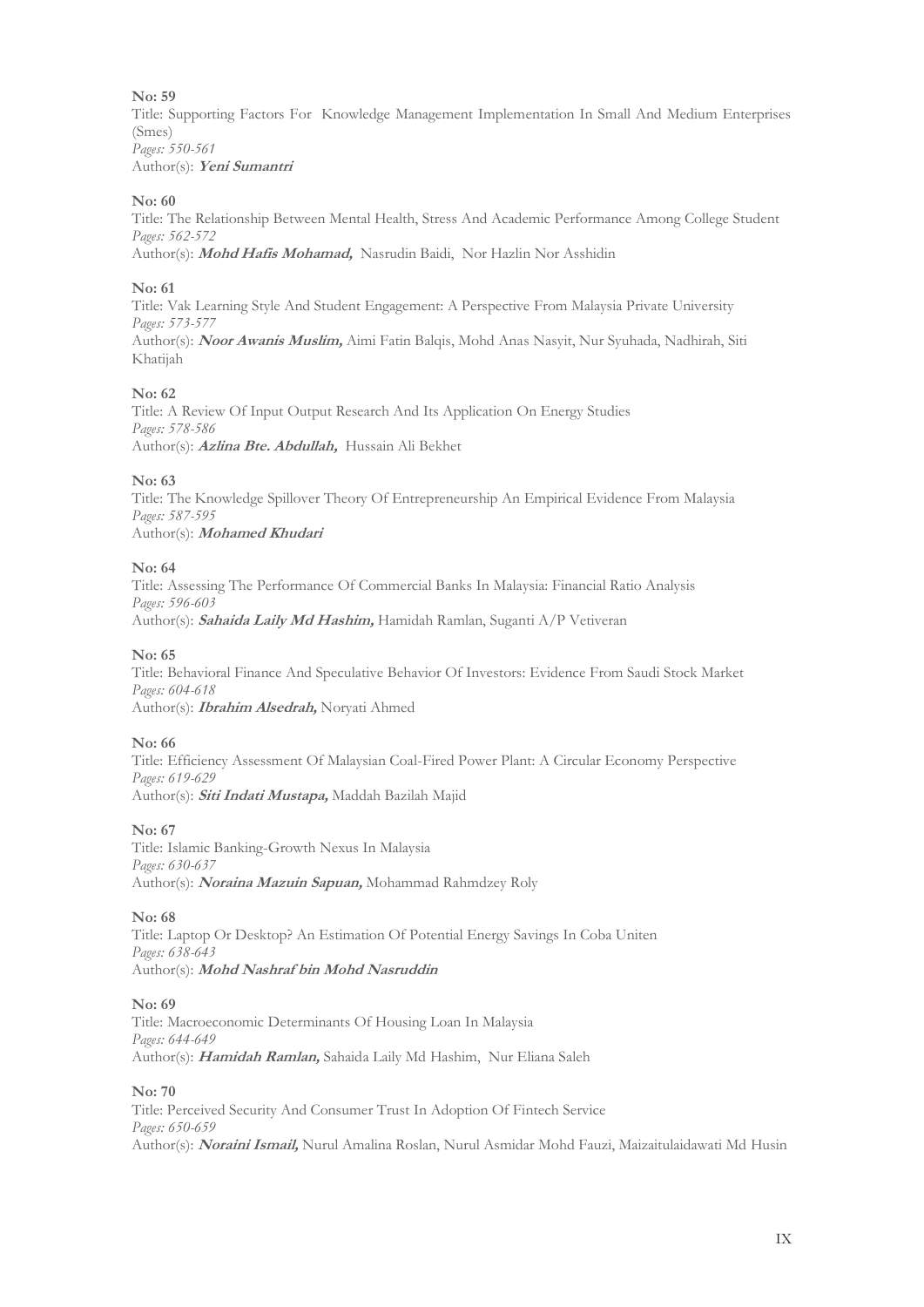Title: The Determinants Of Firms Profitability In Consumer Product Sectors *Pages: 660-669* Author(s): **Umi Sakinah Zakaria,** Noraina Mazuin Sapuan

## **No: 72**

Title: The Encumbrance Of Institutional Investor And Bod In Reducing Risk Of Default *Pages: 670-681* Author(s): **Noriza Mohd Saad,** Mohd Nizal Haniff, Norli Ali

## **No: 73**

Title: The Liquidity Analysis Of Asian Real Estate Investment Trust (Reits) *Pages: 682-691* Author(s): **Nor Edi Azhar Mohamad**, Noriza Mohd Saad

## **No: 74**

Title: Foreign Bilateral Relations Between Usa And Malaysia, From Djia And Klci Perspectives. *Pages: 692-701* Author(s): **Megat Muhammad Afif Megat Muainuddin,** Mohd Najmuddin Hasan, Mohd Haafiz Abdul Kadir

## **No: 75**

Title: Value Creating Determinants Of Enterprise Risk Management And Its Economic Value Added *Pages: 702-711* Author(s): **Muhammad Kashif Shad,** Fong-Woon Lai, Arif Ali Khan

## **No: 76**

Title: Analyzing The Affects Of Experiential Value Dimensions On Customers' Extra-Role Behavior *Pages: 712-719* Author(s): **Amjad Shamim**, Zulkipli Ghazali, Muhammad Nawaz, Zaheen Khan

## **No: 77**

Title: Brand Image And Customer Loyalty Among Gen-Y *Pages: 720-732* Author(s): **Zurina Ismail,** Shahrul Suhaimi Ab Shokor, Rusnita Alimun

## **No: 78**

Title: Conceptualising And Measuring Public Hospital Servicescape *Pages: 733-745* Author(s): **Kim Piew Lai,** Kien Fong Ng, Hishamuddin Bin Ismail, David Yoon Kin Tong, Yee Yen Yuen

## **No: 79**

Title: State Government Roles As Moderator In Entrepreneurial Orientation And Organizational Stucture Relationship *Pages: 746-757* Author(s): **Tengku Ahmad Nasaruddin bin Tengku Abdul Jalil,** Othman Chin, Mohd. Amin Mohamad, Nazirah Hassan

## **No: 80**

Title: Consumer Confidence Index Predict Behavioral Intention To Purchase *Pages: 758-767* Author(s): **Ainin Sulaiman,** Shahid Shayaa, Muhammad Ashraf , Noor Ismawati Jaafar, Shamsul Bahri Zakaria, Phoong Seuk Wai,Yeong Wai Chung **No: 81** Title: Malaysian Homestay Operators And Visitors' Satisfaction: Servqual Analysis *Pages: 768-777* Author(s): **Faizan Abd Jabar,** Mohamad Ridhuan Mat Dangi, Mohd Faizal Azrul Azwan Muhamed

## **No: 82**

Title: Linking Innovation, Social Media Marketing, And Corporate Social Responsibility To Firm Performance *Pages: 778-789*

Author(s): **Jalal Rajeh Hanaysha,** Suhaidah Hussain, Lee Khai Loon, Zahari Abu Bakar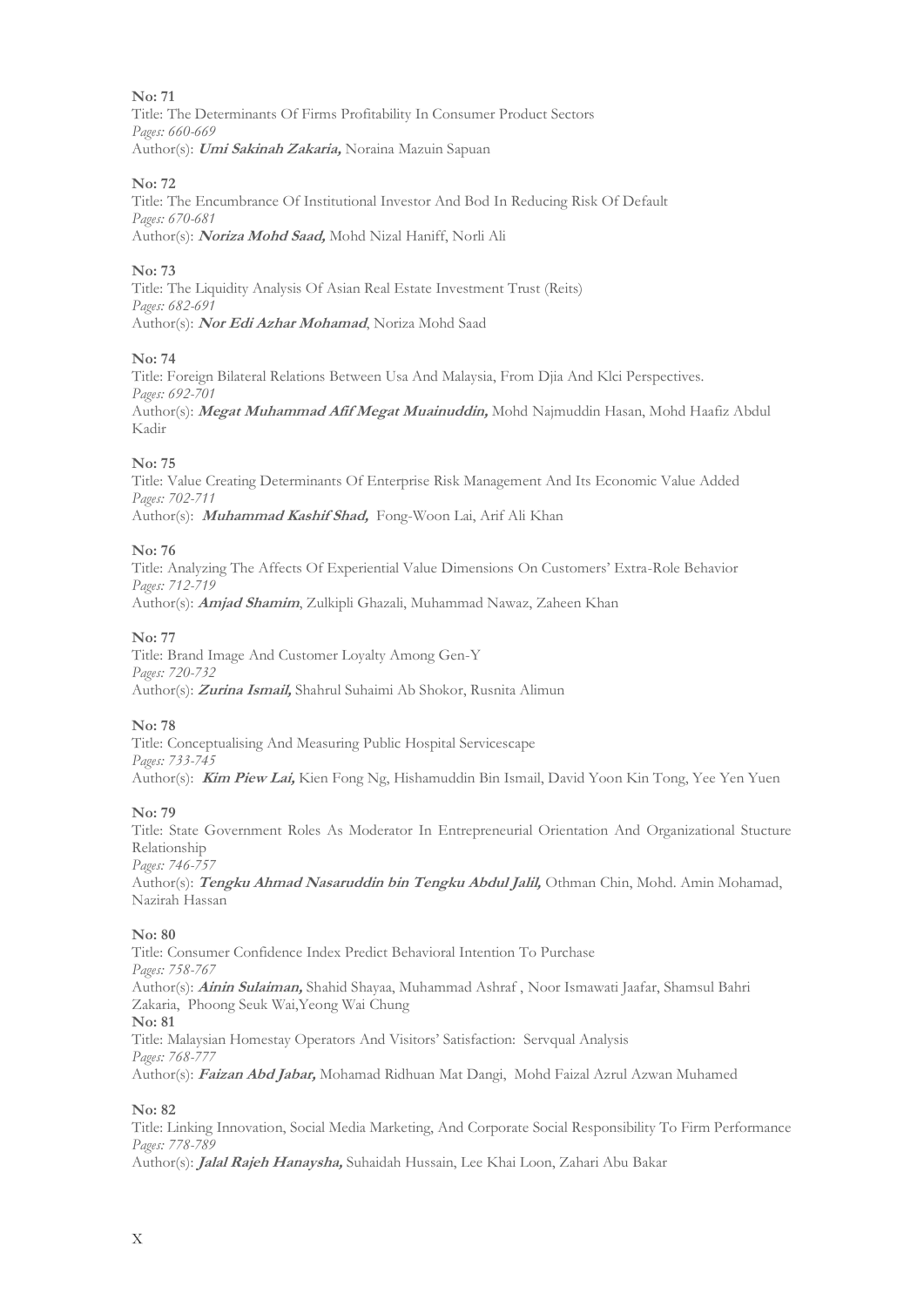Title: Importance Of Corporate Social Responsibility In Strengthening Brand Equity *Pages: 790-800* Author(s): **Jalal Rajeh Hanaysha,** Lee Khai Loon, Zahari Abu Bakar

## **No: 84**

Title: Measuring Consumer Environmental Behaviour Influence On Green Purchase Behaviour Using Pls *Pages: 801-810* Author(s): **Nik Fanidautty Nik Ab Majid,** Mafuzah Mohamad

## **No: 85**

Title: Measuring Direct Association Between Customer Satisfaction And Customer Retention Among Generation Y *Pages: 811-819*

Author(s): **Zuraini Abdullah Zawawi,** Mafuzah Mohamad, Wan Noordiana Wan Hanafi

#### **No: 86**

Title: Medıatıng Role Of Munıfıcence In The Small Busıness Networkıng And Sustaınabılıty Relatıonshıps *Pages: 820-829* Author(s): **Othman Chin,** Mohd. Amin Mohamad

#### **No: 87**

Title: Assessing A Measurement Instrument For Studying Student Spin-Off Process Development *Pages: 830-840* Author(s): **Abdul Rahman Zahari,** Puteri Fadzline Muhamad Tamyez, Noor Azlinna Azizan

## **No: 88**

Title: The Awareness And Practice Of Energy Saving Tips Among Malaysian Residential Sector *Pages: 841-849* Author(s): **Abdul Rahman Zahari,** Elinda Esa, Dasilah Nawang

#### **No: 89**

Title: The Lingkaging Entrepreneurial Attributes On Students' Intentions On Entrepreneurship In Malaysian University *Pages: 850-856* Author(s): **Siti Sarah Wan Latif,** Mafuzah Mohamad, Zuraini Abdullah Zawawi

## **No: 90**

Title: Understanding The Relationship Between Brand Awareness And Gen Y Decision Making *Pages: 857-866* Author(s): **Zurina Ismail,** Shahrul Suhaimi Ab Shokor

## **No: 91**

Title: University Enrolment Intentions From Students' Viewpoint *Pages: 867-876* Author(s): **Abdul Rahman Zahari,** Elinda Esa, Fadzilah Embong

#### **No: 92**

Title: Four-Legged Crime Buster *Pages: 877-882* Author(s): **Ramalinggam Rajamanickam,** Kevin Brendan Kung

#### **No: 93**

Title: How Religiosity Affects An Intention To Quit Smoking Among Young Adults *Pages: 883-892* Author(s): **Abdul Rahman Zahari,** Elinda Esa, Khairul Nizam Surbaini

#### **No: 94**

Title: Identification Parade: Current Position And Issues In Malaysia *Pages: 893-902* Author(s): **Ramalinggam Rajamanickam,** Kevin Brendan Kung